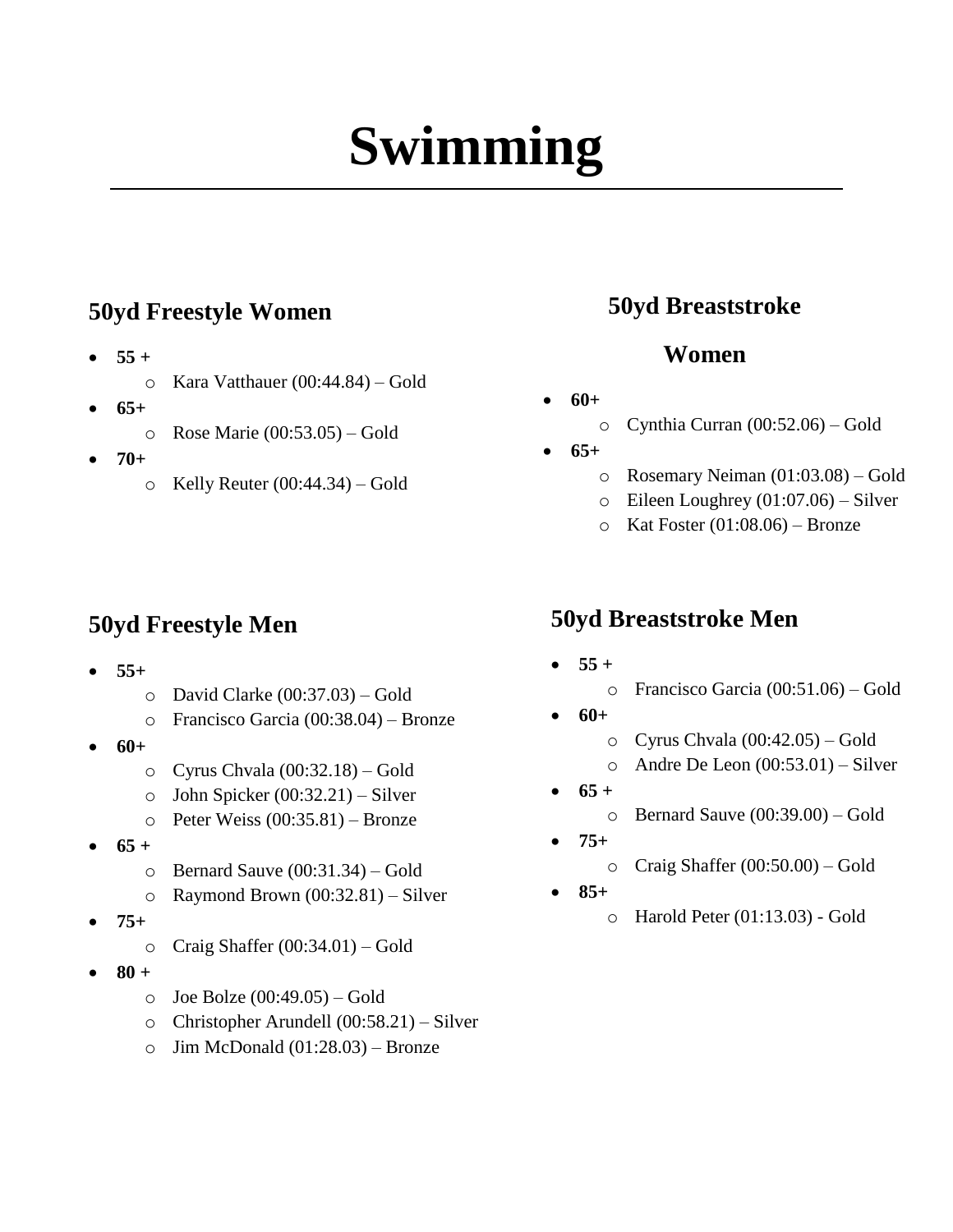#### **100yd Backstroke**

#### **Women**

- **60+**
	- o Eileen Loughrey (03:09.01) Gold
- **75+**
	- $\circ$  Kelly Reuter (01:59.05) Gold

# **Men**

- $\bullet$  65 +
	- $\circ$  Andre De Leon (01:47.08) Gold
- **65+**
	- $\circ$  Jim McDonald (02:38.08) Gold
- **80+**
	- o Craig Walker (02:32.00) Gold

# **50yd Backstroke Women**

- **65+**
	- $\circ$  Kat Foster (01:00.01) Gold
	- o Eileen Loughrey (01:13.12) Silver
- **70+**
	- $\circ$  Kelly Reuter (00:56.18) Gold
	- **80+**  $\circ$  Janet Jones (01:19.01) – Gold

# **50yd Backstroke Men**

- $65+$ 
	- $\circ$  Andre De Leon (00:47.06) Gold
- **75+**
	- $\circ$  Craig Shaffer (00:43.03) Gold
- **80+**
	- $\circ$  Jim McDonald (01:11.08) Gold
- **85+**
	- o Harold Peter (01:10.01) Gold

# **50yd Butterfly Women**

- **55+** 
	- o Susan McGinnis (00:37.4) Gold
- **70+**
	- $\circ$  Kelly Reuter (00:53.4) Gold
	- $\circ$  Lyn Moreno (01:00.5) Silver

# **50yd Butterfly Men**

- **60+**
	- $\circ$  John Spicker (00:42.00) Gold
- **65+**
	- o Raymond Brown (00:30.2) Gold
	- o Bernard Sauve (00.34.6) Silver
- **70+**
	- $\circ$  Craig Shaffer (00:37.1) Gold

**100yd Freestyle** 

- **55+** o Kara Vatthauer (01:43.02) – Gold
- **70+**
	- $\circ$  Kelly Reuter (01:49.00) Gold

# **Men**

- $\bullet$  55+
	- $\circ$  Steven Burns (1:02.05) Gold
- **60+** 
	- $\circ$  John Spicker (01:15.09) Gold
	- o Cyrus Chvala (01:27.09) Silver
- **65+**
	- o Bernard Sauve (01:08.00) Gold
	- $\circ$  Raymond Brown (01:12.09) Silver
- **80+** 
	- $\circ$  Joe Bolze (01:51.00) Gold
	- o Christopher Arundell (02:28.08) Silver

**Women**